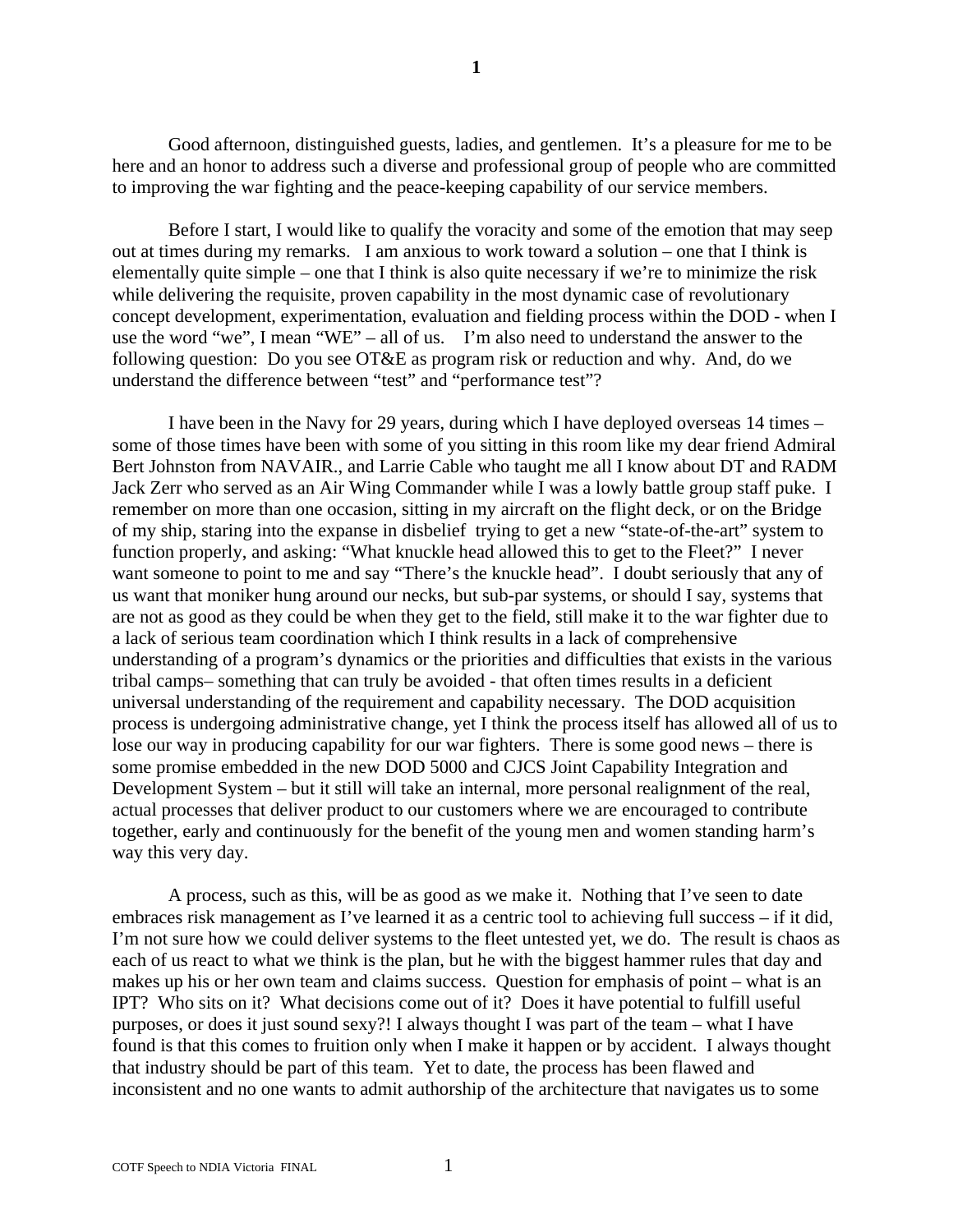sort of solution at some undetermined cost and delivery date – exacerbated further when thrust into an environment that is almost unachievable if you want to support rapid technology insertion and that the real problems lie in an unsustained funding profile and unresponsive requirements generation.

All of you want to deliver the best product to the fleet. I think that there are some out there quite honestly who also game the system– I mean, industry must know how disjointed we are, how inefficient we can be, and there is a business case to be built that depends on these inefficiencies and a strategy that derives tremendous benefit from playing within the seams – this business case gives spiral development a bad name. I have seen it in weapon system software development and other rapid technology insertion programs that lead to system problems and a backed up technology insertion pattern for many complex systems, some where there are 13 iterations of software/hardware deployed simultaneously without baseline test – nobody here ought to want that to happen if you care about these service men and women on the pointy end of the spear. We all recognize the pressures: the financial pressures of staying in business, and the financial pressure of DOD paying for the product and getting it delivered results in a lowering of expectations in the form of altered requirements that become more achievable.

As we sit here today, within the confines of this beautiful hotel, in this most wonderful city of Victoria, there are over 170 Navy ships ( seven CVNs!!) and over 77 thousand sailors deployed preparing to do battle in what can only be described as uncertain conditions – both militarily and politically. On each and every one of those ship are sailors and marines working day and night, in good weather and bad, on flight decks, in command and control centers, in aircraft and aboard submarines to operate and maintain the systems WE provide. Ask yourself, would I stake my life on my system performing correctly in combat? Have you asked; has anyone provided feedback based upon metrics that mean something to a system user? Are the metrics that are being used to measure performance or reliability the right ones that tell the war fighter what he or she really has (Ao discussion)? Ask yourself also, could we have done better – you and me? If you start out in you answer "Yeah but,", then what have we done - each of us in our respective positions to fix it? Can we treat it as a DOD-only problem? I don't think so. Can we in DOD expect industry to suck up sunk cost in a program that is stifling for lack of a capability document or other clear sense of direction? Is there a reason we see an overestimation of capability or lack of fidelity in the initial spiral planning? Is there a reason that what the FYDP shows as a funding profile does not match up with what a contractor thinks it is going to cost minus the overruns that get included to account for predicted inefficiencies? Is this not the time to honestly look each other in the eye and decide amongst ourselves that a program needs to be euthanized now vice waiting for SECDEF to engage when we have already sunk hundreds of millions of dollars into a program, resulting in a prescribed conclusion? Would anyone here really prefer that these same systems not be tested in an environment representative such as where they are right now, and depend to a much larger extent on the controlled environment of laboratory testing cus we're not sure first what the environment is, or what might change given a reasonable man's opinion of the changing environment and/or threat?

There are a plethora of examples out there. I won't soil specific naval laundry, because I am convinced that the OT community needs to do more to solve these inefficiencies. I'm also convinced that every service has similar problems. The recent examples address the C4I world,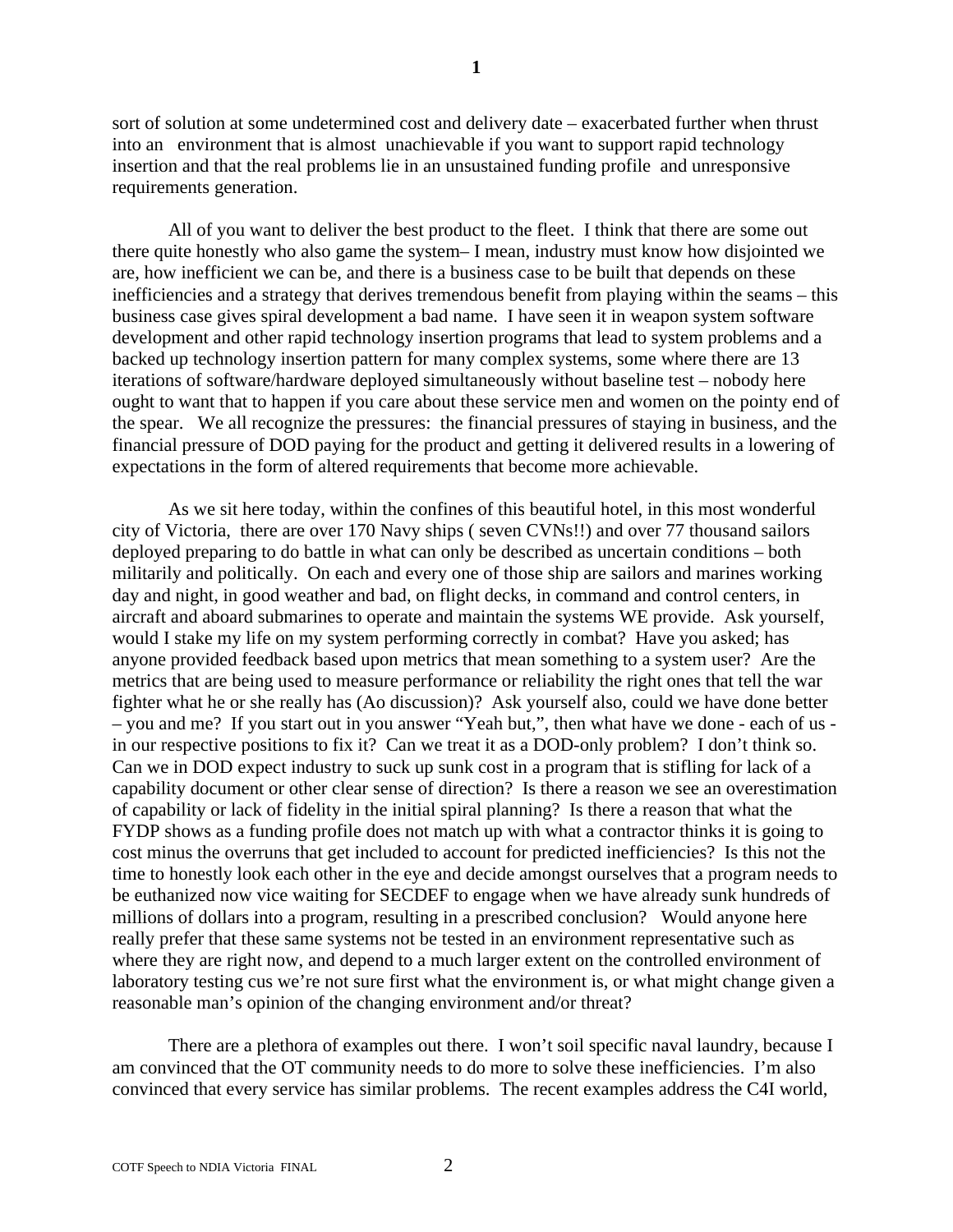weapons system software development, weapon systems critical to their warfare areas and numerous other IT examples. And let us not lose focus on our customer – the war fighter, and the peace-keeper. It is our job to develop the processes that deliver the capability to these men and women – not just hardware ladies and gentlemen, but comprehensible documentation, acceptable maintainability and reliability, and a logistics pipeline that supports all of the above..

My background, both as a requirements officer and as a Navy Test Pilot – one which I thoroughly enjoyed the other not quite so much (I'll leave that for you to figure out) – have given me a good appreciation for the requisite relationship that must exist with industry if we're to play well together. And while I always thought that my "operational" brain was fully engaged, even when I was flying purely for validation of technical compliance. I never appreciated the necessity for OT until I came to this job. This is the guts of what we do – what we bring to this dynamic, camellian relationship - operational testers, irregardless of service -: we test under realistic combat conditions - any item or key component of a weapon system, equipment, or munitions for the purpose of determining the effectiveness and suitability for use in combat by "typical" military users under typical operational conditions using real operational tactics. PERIOD! We test to the real threat, and if it changes over the ten years that it often takes to get a program deployed, then so does our test because the rules of war do not preclude our adversaries from changing their tactics or upgrading their capability.

Now I know you've probably heard that OT mission mantra innumerable times before, but I'll ask you to think about what I said. Think about how detailed that statutory statement is. Think about how important it is. Think about how little you know about it as you start developing a concept based upon maybe a mission-need statement. I have very little latitude in how that mission is accomplished. It doesn't say, use modeling and simulation to predict system performance, although there is tremendous opportunity to use this technology to reduce cost and expedite various phases of test if we properly address simulations and models and their applicability and credibility; it doesn't say extrapolate maintainability data from contractor estimates or reliability from projected growth curves. It doesn't presume that white room laboratory results will translate into an accurate portrayal of real environment conditions, because in my entire Navy life, it never has. It is my responsibility, one that I take very seriously, one that I am emotionally engaged in to the very root of my Navy soul - to make a determination if a system will be effective, that it will do what the war fighter needs it to do and if it will be supportable in actual combat. Working with a system groomed for inspection, I must make a projection on how well every other installation of that system will perform when placed in combat and possibly casualty degraded. Add on to that the cumulative affect of each of the risk acceptance decisions made by everyone else prior to my evaluation, often without opportunity of open dialogue with all of the team players , and how all of those decisions compound the complexity of my decision. In my experience, industry and the acquisition community dialogue more often without our presence – it is natural to see an unknown as a risk. Many of you know that we are trying to break this paradigm, but I need your help – you can engage me too; challenge me; inquire as to what we think a requirement or capabilities document means.

I fully realize that T&E is part of the risk equation and that some of this could easily come back at me – but I am willing to take that chance, [pause] in the hope that honest debate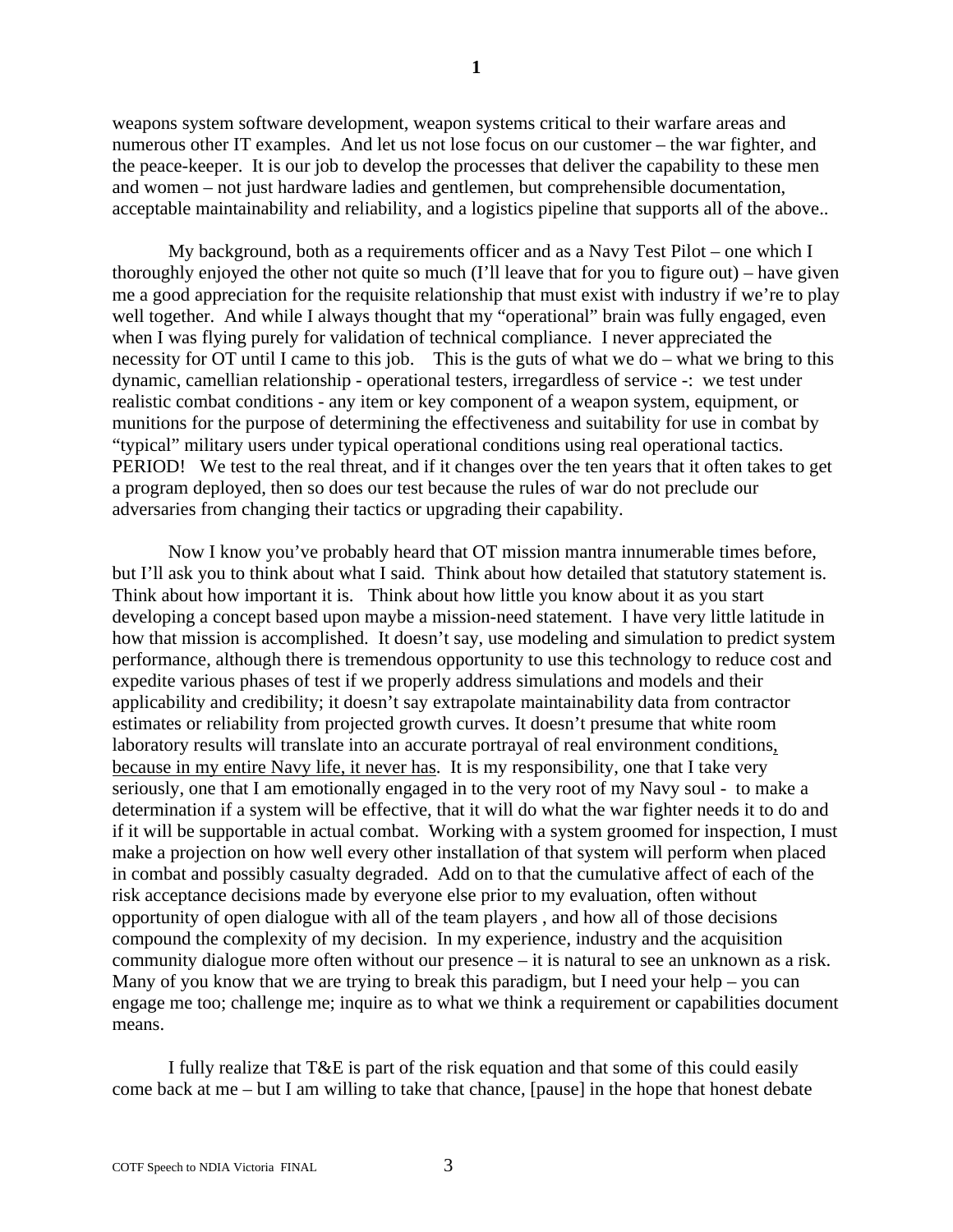can follow from here. That some acknowledgement arises out of the administrative morass (the new 5000 series instructions) that still exists within DOD that makes life tough on those of us who have the purest of intentions of equipping our service people with the very best we can. Here are my frustrations with the new instructions: The process as proposed does not lend itself to timely execution. Requirements documents routed in today's process take an incredibly long time to get approved – I do not see this changing. What is changed about the new process, with three distinct capabilities documents (ICD, CDD, and CPD), that will be more responsive to the acquisition community? The new process does nothing to address acquisition contracting timelines that result in a focus on funding pressure vice performance. Incremental development and fielding can result in significant capabilities differences to the war fighter using the same "system." The process is only as good as its execution. The process doesn't clearly identify all stakeholders as members of the OIPT leaving it open for interpretation.

All of this, all that covers so many different topics and scratches so many different surfaces, is why I believe it is important for us to talk today as a united group of acquisition, test, and industry professionals about the singular most important initiative. That initiative is "early and continuous involvement". Those words are rather amorphous and don't mean much on their own merit, so let me tell you what I mean by "early and continuous involvement" – and how, through better communication and coordinated effort, we, [pause] you and I, all of us, [pause] Test and Evaluation, Acquisition, Manufacturing [pause] or The TEAM, can get the war fighter what they need faster and better.

We have worked hard to convince our acquisition friends that earlier involvement is risk reduction, yet some still defer OT as far right as possible – the trend is changing and that is good (LCS and JSF). We are continuing to work at getting smarter, through assertive communication and proactive participation in a much wider area of activity. As Jack Zerr was known to say when he was at OPTEVFOR, "We can be independent without being arrogant." We know we don't know it all, and we're willing to learn, and so should all of you. For my part, I have followed in the wake of Admiral Zerr for a good part of my Navy career, and have always respected his views – he and I had a discussion on this topic a few months ago. I'd like to say that we have leaned even a bit further forward – independent we have to be at the appropriate time, but always, always team players first.

As with any complex process, one of the key ingredients, key performance parameter if you will, for success in early involvement is communication, talking AND listening, with all the players, for the life of the program. In my mind, this starts the day a concept is conceived that has potential for the Navy to do its job better either in a service, joint, or coalition context. This means that the program executives, the DT and OT testers and industry all sit down together to begin developing a road map for program execution, so that we are operating off the same sheet of music. We ARE part of the Navy team, and though some may dispute it, we work hard to help every program succeed. Early, frequent, honest and open communication and coordination, at all levels, can go a long way toward ensuring the successful outcome we all want to see.

> Early involvement, again from my perspective, is risk reduction, NOT RISK ADDITION [pause] for the program manager, the contractor and the war fighter. In my view, the risk we are talking about is that the system will not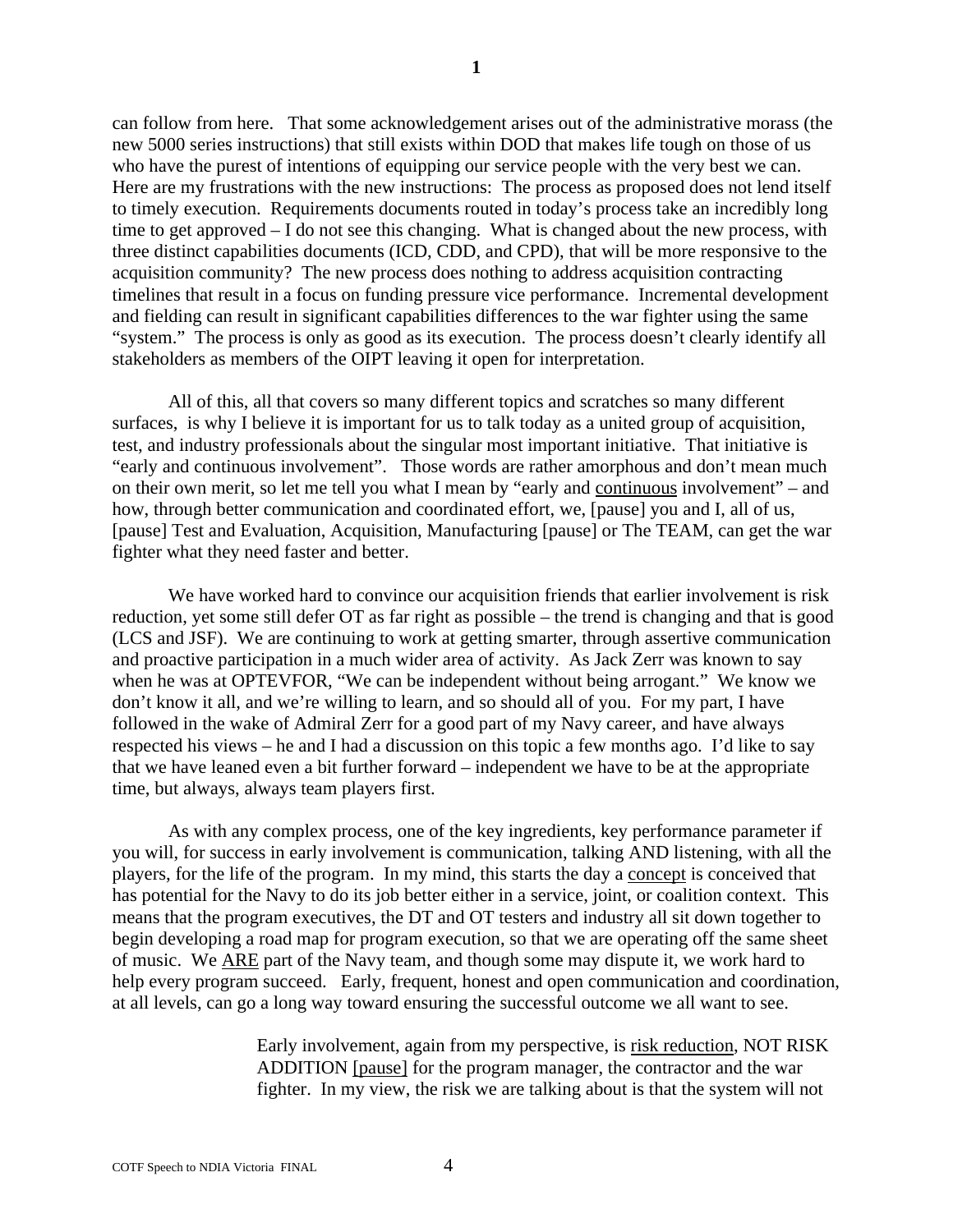provide the capability it's purported to have when employed in combat, where it matters, because each of us had a different interpretation of the requirements (if there are any) as we were unrealistic in what technology had to offer, or we have not engaged on the risks of evolving technology in the context of getting where we want to be by a certain time in the life of a program. My understanding is that from an acquisition and industry perspective, the results of T&E, and particularly Operational T&E, ADDS risk to the funding. This concern is diminished if we go after problems together early – because it is rare to see a small problem just disappear on its own. This is not an OT-only problem by any stretch of one's, as I have heard some senior officials infer!! The sooner all of us get involved, not just in programs of record but also in experiments, the better we can perform and more efficiently transition an idea into a capability. I mean you can cut OT cost as suggested by my Secretary, but 10 percent of .05 percent is a much smaller number than 10 percent of 100 percent.

Now, you may be asking, "How early is early?" If you noticed, I just mentioned the word experiments. As an example of early involvement, my staff is working with the Naval Warfare Development Command looking at the conceptual stages of system capability offered by Fleet Battle Experiments. We have teamed with the acquisition community, NWDC and N7 on Littoral Combat Ship, but I am not convinced that we have kept industry as tight in the loop as possible. We're not trying to take over the experiment. We're not trying to kidnap the requirements process – we're trying to translate the requirement into measurable metrics that make sense. Let me assure you, we have no intention of bringing our statutory and regulatory baggage to the experiment environment. Experimentation allows us to look inside the Navy's conceptual development processes and perhaps assist in generating an initial capability statement, or a set of initial operational issues. It allows us to understand where we want to go on all levels of warfare – tactical to operational to strategic. We are not trying to take these processes over, but rather support the process and hopefully learn a few ways to improve OT&E. We want to see the spin-offs that have the most potential to develop and succeed, at minimum cost and time until Fleet introduction. I would also make the case, that if we take this argument to a legitimate extreme, that industry ought to be engaged from day one as well, in as open a forum as possible. The sooner the testers get involved, not just in programs but also in experiments and other events that could lead to fielding combat capability , through not only test venues but also decision and planning meetings, the sooner we can identify potential issues and concerns, and ALL work to eliminate them.

In order to accomplish the goal of effective early involvement I have been focusing on opening more lines of communication. I have been working to provide the very same level of operational test input to the ASN offices as well as the Navy program executive officers and sponsors with frequent updates on program issues, but this HAS to become more of a 2-way street, and the internal DOD processes must encourage this more. If this is not institutionalized from the top down, we'll have to do as we do now – reinvent the initial relationships on each program and reintroduce ourselves to our counterparts and hope that it works as well as it has on Littoral Combat Ship and not as poorly as it has on others. I believe a close cooperative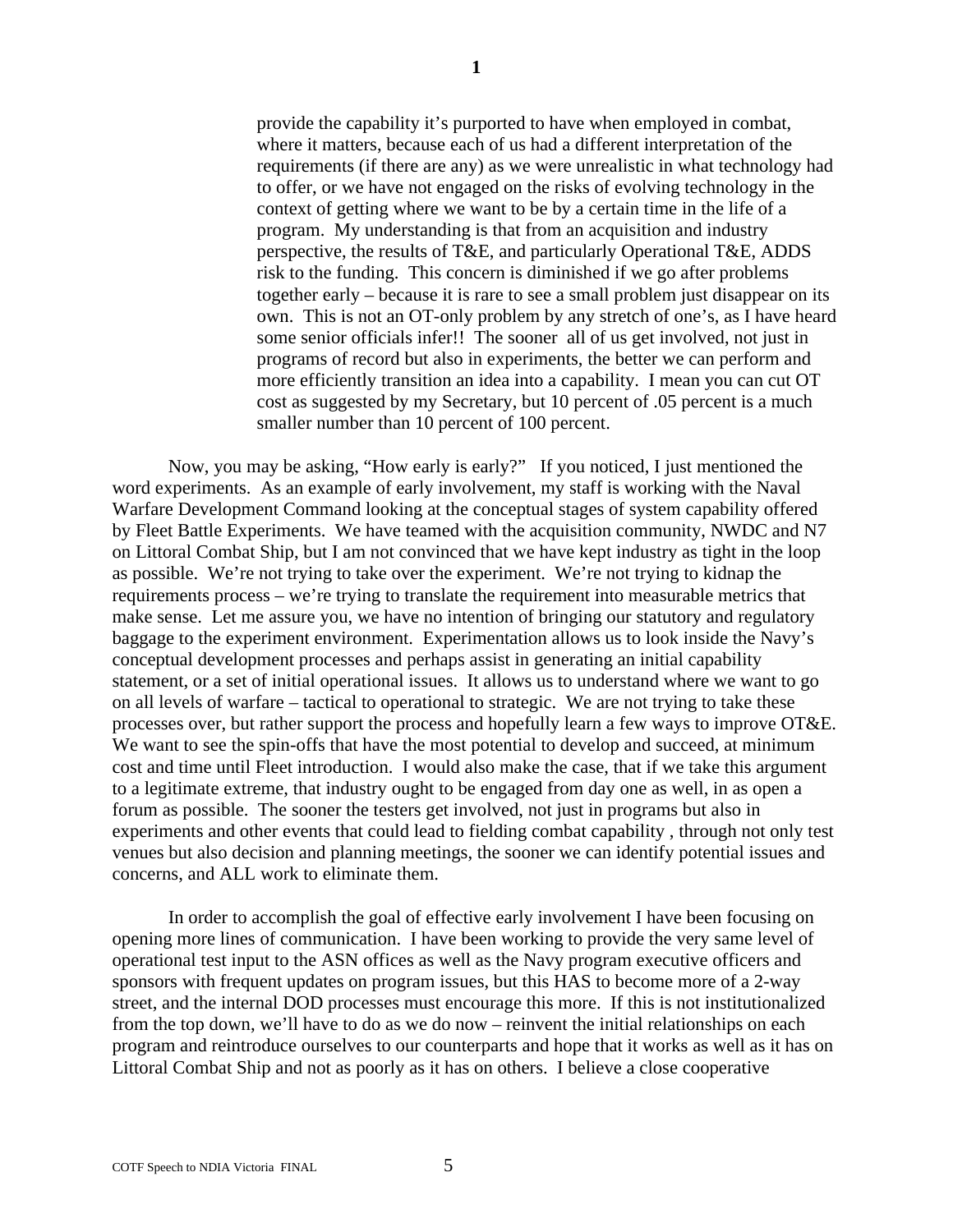relationship is imperative to transforming the test and evaluation portion of the acquisition process and obviate some of the risks I've mentioned thus far.

We MUST become more efficient and effective in the development and coordination of test and evaluation activities into the other aspects of the acquisition process if we are to achieve the goal of getting the system to the Fleet faster and on budget. An example of this is the Air Force approach called seamless verification testing – it is nothing new in my mind. But, it is the way we should have been doing business years ago, and we may have reached that goal in the era of the old Navy Material Command. Of all of the services, I think the Army has it right, one command to conduct both developmental and operational test and evaluation. The primary principle of seamless verification is that the operational tester is closely involved in all aspects of a program from requirements or capability development, to funding, contracts, acquisition strategies, [pause] everything.

I had previously touched upon modeling and simulation. We haven't been able to integrate M&S as well as we could into many, if any, of our processes. We, DOD, don't know how to do it, plain and simple. We don't know what we want, how to get it or what to do with it if we do get it. M&S is NOT an inherently government function. Give the job to those who are developing the systems that we want to model anyway, [pause] industry. Make M&S a contracted deliverable. We contract for training simulators as part of the system, why not testing simulations? I urge you to give serious thought to that, I do.

I know we can go a long way to achieving complementary solutions with a TEAM approach, open communication and collaboration at all levels but, our primary customer is the Fleet war fighter and when that war fighter gets a new system or weapon, they must have the confidence it will work as advertised when needed, in combat. Operational Test and Evaluation is the single point through which most Navy programs pass, or at least should pass, before going to the Fleet, regardless of who the developer is or the acquisition category. This provides us with a singularly unique view to compare acquisition strategies and approaches, to witness what failed and what worked. And trust me, we've seen it all, but those that are the most successful are the ones that make open and conscious decisions. Test and evaluation was once referred to as the "conscience of acquisition." And testers may sometimes feel to the developer like a nagging conscience, but I advise you to listen to that conscience as it really is trying to help you.

If you disagree with me, great! I welcome your comments and please come find me and we can discuss this further. Better yet, bring your questions to the government/industry crossfire panel tomorrow. But, let's be vocal about this. If this goes no further than discussion about the crazy guy in the blue suit, consider the real risk if we do not do this right.: systems that rely on systems don't develop to capacity or on schedule; cost increases, what we deliver finally no longer adequately meets the threat; most importantly, we disenfranchise our young service people. In our world, yours and mine, two wrongs do not make a right. Moreover, often times, these two wrongs compound into innumerable more wrongs and we never get it right and people die.

Heh, I know the world is not perfect. And I know that maybe I'm wrong here – maybe prove it to me. But here is what I know for sure. Every day, when I walk into my office, I look

.